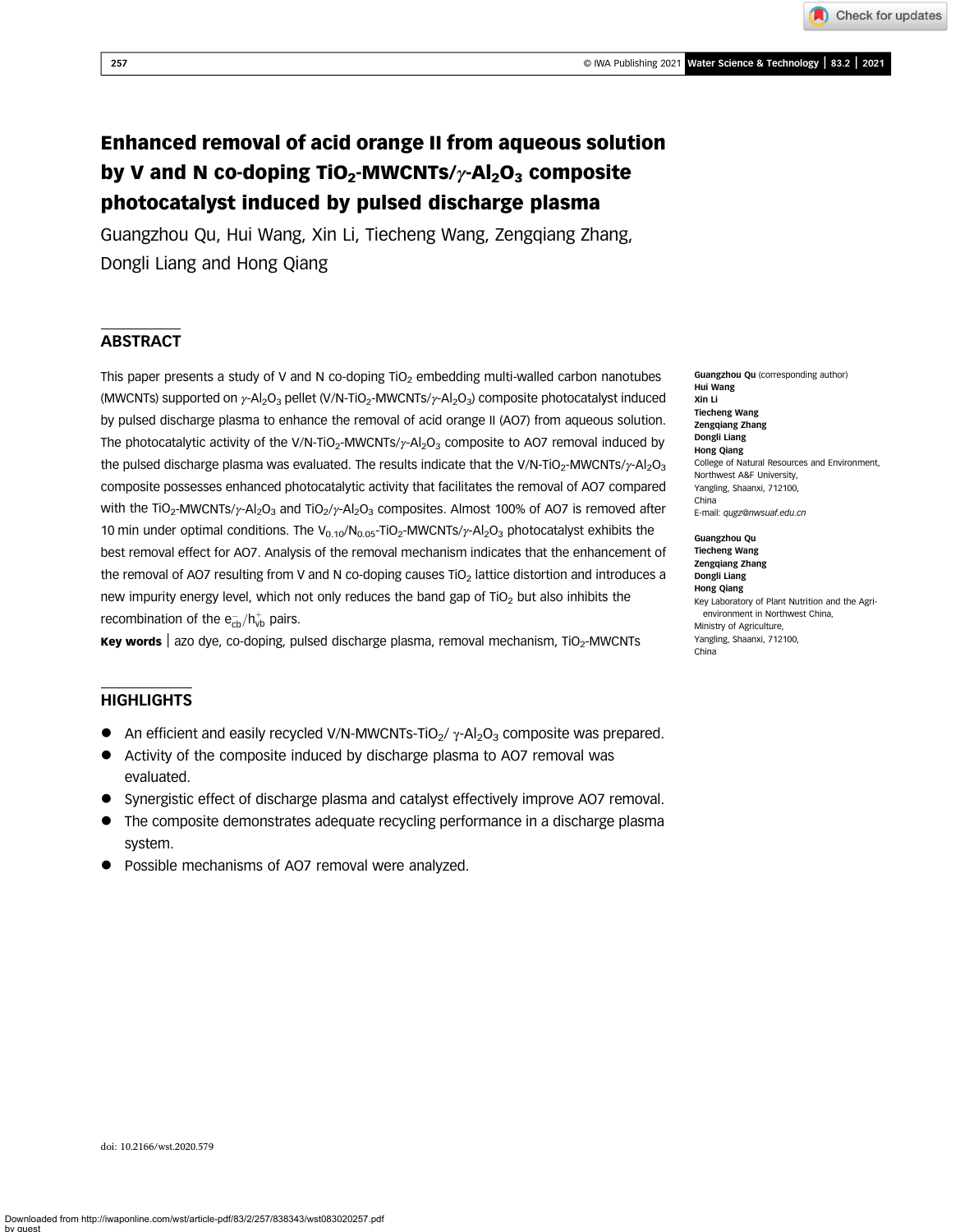### GRAPHICAL ABSTRACT



## INTRODUCTION

Pulsed discharge plasma technology has been widely studied as one of several advanced oxidation processes in the treatment of persistent liquid phase organic pollutants, specifically in the decolorization of textile dye wastewater (Jiang  $et$   $al.$   $2014$ ). It not only directly generates oxidizing species (such as  $\cdot$ OH,  $\cdot$ O, H<sub>2</sub>O<sub>2</sub> and O<sub>3</sub>) during the discharge process but also with physical effects, such as ultraviolet (UV) light, strong electric fields, electro-hydraulic cavitations and supercritical water oxidation, etc. ([Joshi](#page-13-0) [et al.](#page-13-0) 1995; [Locke](#page-13-0) et al. 2006; Jiang et al. 2012). However, the physical properties, especially for light, are not fully utilized for the degradation of pollutants. If the physical effects that possess parts of the discharge energy could also be utilized for the degradation of pollutants, an enhancement of the removal rate of the pollutants and the utilization rate of the discharge energy could be realized.

 $TiO<sub>2</sub>$ , as a good photocatalytic material, has been extensively studied in the last two decades due to its potential as a low cost, non-toxic, highly efficient and stable photocatalyst under UV light irradiation [\(Murthy](#page-13-0) et al.  $2017$ ). [Fujishima](#page-12-0) [et al.](#page-12-0) (2000) indicated that even a few photons (i.e. as low as  $1 \mu W \cdot cm^{-2}$ ) can be sufficient to induce a reaction on the surface of the  $TiO<sub>2</sub>$  photocatalyst. During the excitation process, a positively charged vacancy or hole  $(h<sup>+</sup>)$  can generate several active species, such as  $\cdot$ OH and  $\cdot$ O<sub>2</sub>, to mineralize the pollutants in water. In addition, research has shown that the reaction rate increases linearly with increasing light intensity at relatively low light intensities  $\left( < 25 \text{ mW} \cdot \text{cm}^{-2} \right)$ , but with the increase of light intensity, the incident photon-to-current efficiency decreased due to few delivered photons being converted into electrons and transported through the external electrical circuit ([Herrmann](#page-12-0) 1999; [Garcia-Segura](#page-12-0) et al. 2018).

Clearly, even though the UV intensity produced in the dis-charge is small [\(Zhang](#page-13-0) et al. 2013a), it can activate the  $TiO<sub>2</sub>$ catalyst. Therefore, a nanosized  $TiO<sub>2</sub>$  photocatalyst driven by discharge plasma is recognized as a potential technology, which has been applied to treat multifarious water contaminants. It is characterized by high energy utilization, excessive demineralization and less byproducts [\(Zhang](#page-13-0) et al. 2013b; [Zhang](#page-13-0)  $et$   $al.$   $20I9$ ). The main reaction mechanisms of the plasma catalyst system are shown as follows (Qin [et al.](#page-13-0) 2009; He [et al.](#page-12-0)  $2014$ ; [Chang & Hu](#page-12-0)  $2020$ ):

$$
TiO2 \xrightarrow{plasma} e^- + h^+ \tag{1}
$$

$$
H_2O \xrightarrow{h^+} OH + H^+ \tag{2}
$$

$$
H_2O \stackrel{e^-}{\longrightarrow} OH + H^+ \tag{3}
$$

$$
O_2 \xrightarrow{e^-} O_2^- \tag{4}
$$

$$
0 + O_2 \longrightarrow O_3 + e^-
$$
 (5)

$$
e^- + O_2 \longrightarrow \cdot HO_2 \tag{6}
$$

$$
2 \cdot HO_2 \longrightarrow O_2 + H_2O_2 \tag{7}
$$

$$
\cdot \text{OH} + \cdot \text{OH} \longrightarrow \text{H}_2\text{O}_2 \tag{8}
$$

$$
O_3 \stackrel{e^-}{\longrightarrow} O + O_2 + e^-
$$
\n(9)

In our previous work, multi-walled carbon nanotubes (MWCNTs) embedded with TiO<sub>2</sub> supported on  $\gamma$ -Al<sub>2</sub>O<sub>3</sub> pellet  $(TiO_2\text{-}MWCNTs/\gamma\text{-}Al_2O_3)$  composite photocatalysts were used to remove azo dye in a discharge plasma system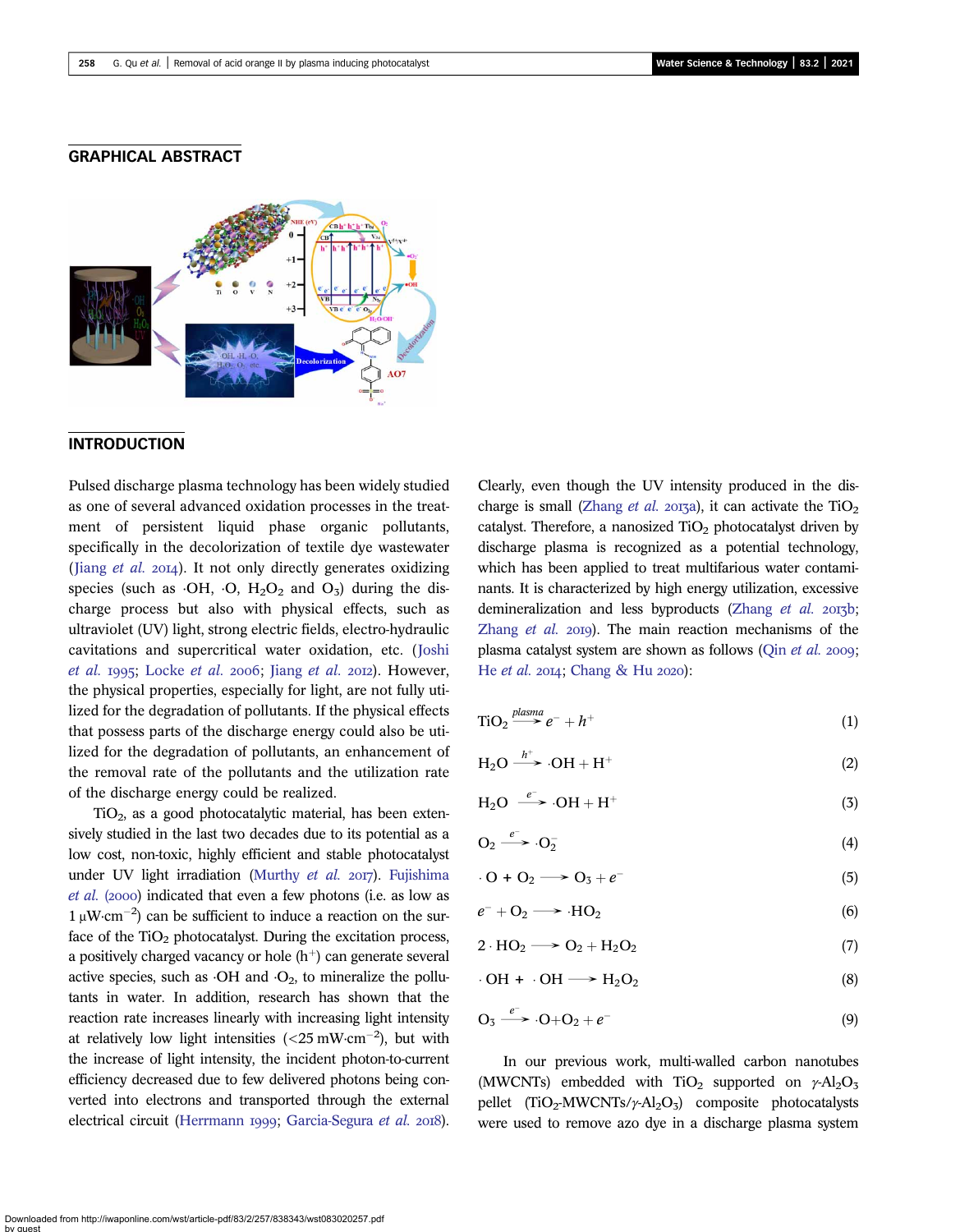(Li  $et$  al. 2016). Although we obtained a high removal rate of azo dye after 60 min treatment, the  $TiO<sub>2</sub>$  still suffers from some drawbacks, such as low quantum efficiency, high recombination rate, large band gap (3.2 eV) and low activity [\(Hashimoto](#page-12-0)  $et$  al. 2005). Over the past decades, metal-doped TiO2 photocatalysts have been widely studied for improved photocatalytic performance in the degradation of various organic pollutants. However, doping metal showed several disadvantages: thermal instability of doped  $TiO<sub>2</sub>$ , electron trapping by the metal centers, and the requirement of more expensive ion-implantation facilities [\(Yamashita](#page-13-0) et al. 1998; [Wang](#page-13-0) et al. 1999). Since a breakthrough work by [Asahi](#page-12-0) et al. (2001) in 2001 reported that doping  $TiO<sub>2</sub>$  with N can enhance its photocatalytic activity for the degradation of methylene blue under visible light irradiation, there has been a fruitful research strategy to narrow the band gap of  $TiO<sub>2</sub>$  and extend the light response range towards the visible region by doping with non-metal and transition metals [\(Inturi](#page-12-0) et al. 2014; [Giannakasa](#page-12-0) [et al.](#page-12-0) 2016). Among these non-metals and transition metals, N and V are the most promising dopants because the 2p orbital of N is the easiest to bind with the 2p orbital of O in the  $TiO<sub>2</sub>$ lattice to form the O-Ti-N structure [\(Schneider](#page-13-0) et al.  $2014$ ), while V ionic radii are almost the same as that of  $Ti^{4+}$ ; thus,  $V^{4+}$  ions would probably be easier to substitute  $Ti^{4+}$  ions in the crystal lattice of  $TiO<sub>2</sub>$  (Ren *[et al.](#page-13-0)* 2015).

In this work, a V and N co-doping  $TiO<sub>2</sub>-MWCNTs/$  $\gamma$ -Al<sub>2</sub>O<sub>3</sub> (V/N-TiO<sub>2</sub>-MWCNTs/ $\gamma$ -Al<sub>2</sub>O<sub>3</sub>) composite catalyst was prepared to enhance the removal of acid orange II (AO7) in a pulsed discharge plasma system. The aim of the work is to investigate the synergistic effects of pulsed discharge plasma and the V/N-TiO<sub>2</sub>-MWCNTs/ $\gamma$ -Al<sub>2</sub>O<sub>3</sub> composite photocatalyst. A series of characterization techniques, such as XRD, FTIR, SEM, XPS, etc., were carried out to determine the structure and surface chemical states of as-prepared composite catalyst. The enhancement effects of the doped amount of V and N, electrical factors and solution conditions on AO7 removal were investigated. The repetitive use of composite photocatalyst under pulsed discharge plasma was evaluated. The removal mechanism of AO7 from aqueous solution was also analyzed for the pulsed discharge plasma system with the V/N-TiO<sub>2</sub>-MWCNTs/ $\gamma$ -Al<sub>2</sub>O<sub>3</sub> composite.

## EXPERIMENTAL

#### Materials

The MWCNTs (diameter  $> 50$  nm, purity  $> 95\%$ , tube length 10–20 nm) were purchased from Chengdu Organic Chemistry Co., Ltd, China. Prior to use, the MWCNTs should be acidified with concentrated sulfuric acid and concentrated nitric acid, whose volume ratio was 3:1 as [Liang](#page-13-0)  $et$  al. (2017) described. The temperature was maintained at  $50^{\circ}$ C for 5 h and reflux condensation was conducted at the same time. The sphere  $\gamma$ -Al<sub>2</sub>O<sub>3</sub> (diameter 1–3 mm) was supplied by Henan Sanyi Water Treatment Technology Co., Ltd, China. The AO7 (AR,  $C_{16}H_{11}N_2NaO_4S$ , molecular weight  $= 350.32$  g·mol<sup>-1</sup>, purity 99.7%) was obtained from Shanghai Aladdin Bio-Chem Technology Co., Ltd, China. The silane coupling agent KH550  $(C_9H_{23}NO_3Si)$  was received from Jinan Xingfei Long Chemical Co., Ltd, China. The ammonium metavanadate  $(AR, NH<sub>4</sub>VO<sub>3</sub>)$ molecular weight =  $116.98$  g·mol<sup>-1</sup>) was purchased from Shanghai Shanpu Chemical Reagent Co., Ltd, China. The diethylamine (AR,  $(C_2H_5)_2NH$ ) was received from Tianjin Tianli Chemical Reagent Co., Ltd, China. All other reagents used in this study, including titanium butoxide, acetyl acetone, absolute alcohol, nitric acid, glacial acetic acid, etc., were all AR grade and were obtained from Tianjin Kermel Chemical Reagent Co., Ltd, China.

#### Preparation and characterization of photocatalysts

The TiO<sub>2</sub>-MWCNTs/ $\gamma$ -Al<sub>2</sub>O<sub>3</sub> composite was prepared according to our previous work (Li  $et$  al. 2016). The details of synthetic procedures of the V/N-TiO<sub>2</sub>-MWCNTs/ $\gamma$ - $Al_2O_3$  composite catalyst were described in the Supplementary Material. A series of V/N-TiO<sub>2</sub>-MWCNTs/ $\gamma$ -Al<sub>2</sub>O<sub>3</sub> composites were prepared by changing the concentration of NH<sub>4</sub>VO<sub>3</sub> and  $(C_2H_5)_2$ NH, and they are denoted as  $V_x/$  $N_v$ -TiO<sub>2</sub>-MWCNTs/ $\gamma$ -Al<sub>2</sub>O<sub>3</sub>, where x and y represented the molar amounts of V and N in the composite, respectively.

The prepared photocatalysts were characterized by a range of analytical techniques. The crystal structures of the prepared photocatalysts were measured by X-ray diffractometry (XRD, Bruker D8 Advance A25, Germany) in the range of 20–80 $^{\circ}$  using Cu Ka radiation. Fourier transform infrared spectroscopy (FTIR, Optics Tensor 27, USA) was used to analyze the composition information and chemical bonds of the samples. The surface morphologies of the photocatalysts were observed by a field emission scanning electron microscopy (FESEM, Hitachi S-4800, Japan). The surface chemical compositions of the photocatalysts were determined by X-ray photoelectron spectroscopy (XPS, EscaLab 250Xi, USA). UV-Vis diffuse reflectance spectroscopy of the samples was measured by a scanning UV-Vis spectrophotometer (UV-2600, Shimadzu, Japan) in the range of 300–800 nm. Photocurrent measurements were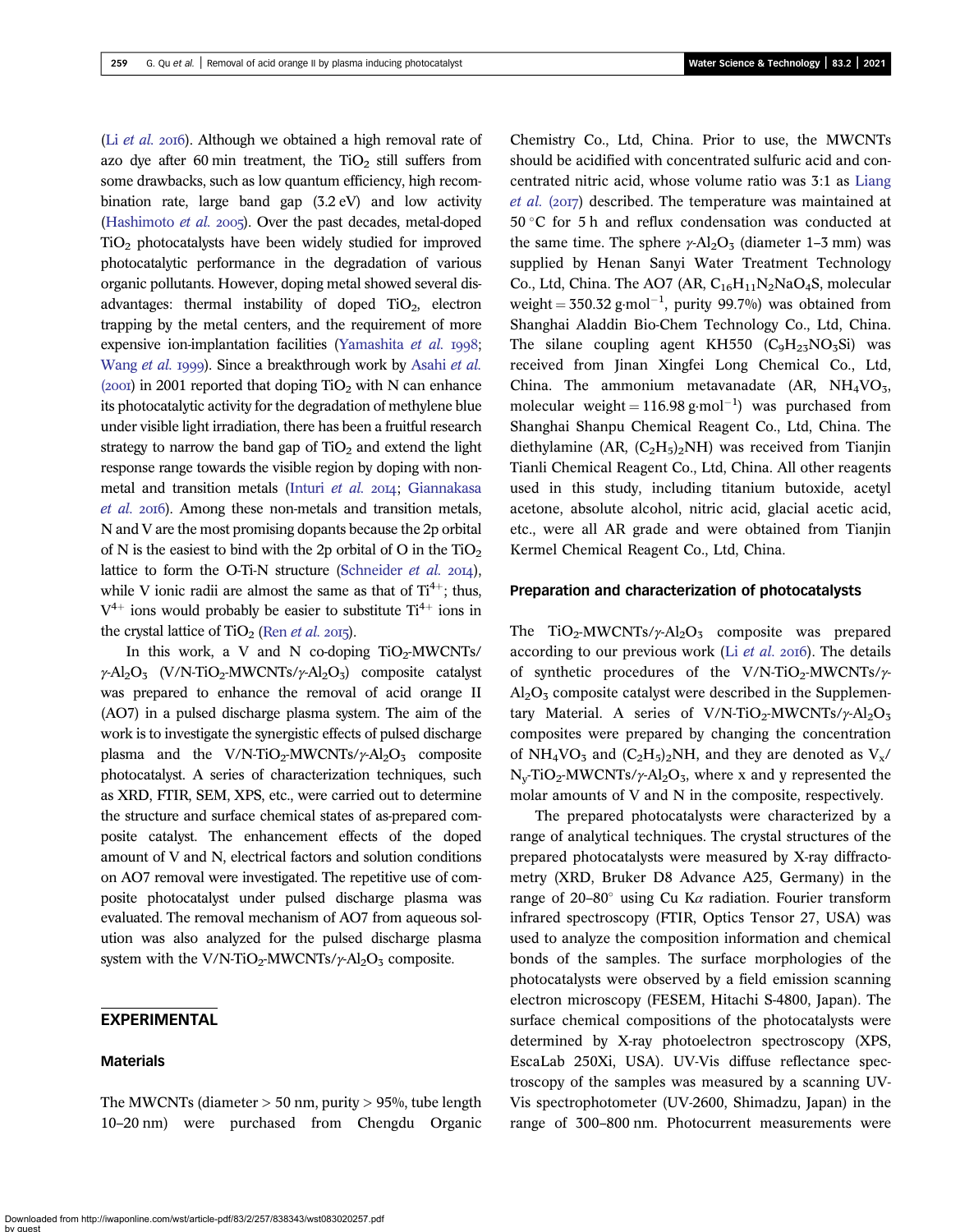<span id="page-3-0"></span>carried out under visible light irradiation using a highpressure xenon lamp.

#### Experimental procedures

The experimental device diagram has been described in our previous paper (Li [et al.](#page-13-0) 2016). In each batch experiment, 300 mL AO7 aqueous solution is treated, and the initial concentration of AO7 is 50 mg·L<sup>-1</sup>. The 5.0 g catalysts are filled between a high voltage multi-needle electrode and ground plate electrode. Prior to discharge treatment, air continuously bubbled into the reactor with a flow rate of  $6.5 \text{ L} \cdot \text{min}^{-1}$ . The flow rate of the wastewater was  $100 \text{ L} \cdot \text{min}^{-1}$ . The pulsed peak voltage and pulsed frequency used in the study is 22.8 kV and 75 Hz unchanged, respectively, unless special illustration.

A UV-Vis spectrophotometer was used as the analytical technique for monitoring the concentration reduction of the AO7 during the experiment because of its simplicity of use and ability to measure concentrations within a short time. A total organic carbon analyzer (TOC-L CPH, Shimadzu, Japan) was employed to determine the residual amounts of organic substances in the effluent to investigate the mineralization degree of the AO7 solution. The AO7 samples were drawn from the solution at 10 min intervals and analyzed using a UV-Vis spectrophotometer at 486 nm. A calibration curve is prepared from which the removal rate  $(\eta)$  of AO7 is calculated using Equation (10):

$$
\eta = \frac{C_0 - C_t}{C_0} \times 100\%
$$
\n(10)

The energy density (ED,  $g \cdot kW^{-1} \cdot h^{-1}$ ) of the reactor is defined as the quantity of removed AO7 (g) per discharge power (kW·h) during treatment, as calculated by Equation (11):

$$
ED = \frac{C_0 \times V \times \frac{C_0 - C_t}{C_0} \times \frac{1}{1000}}{\int_0^T Uldt}
$$
(11)

where  $C_0$  is the initial concentration of AO7 (mg·L<sup>-1</sup>), and  $C<sub>t</sub>$  is the concentration of AO7 after t min of treatment  $(mg \cdot L^{-1})$ ; T (h) is the treatment time and U and I are discharge voltage (kV) and current (A), respectively; V (mL) is the solution volume.

# RESULTS AND DISCUSSION

#### Characterization of the composite catalysts

The as-prepared samples were characterized by XRD and FTIR. As seen from Figure 1(a), all diffraction peaks from the TiO<sub>2</sub>-MWCNTs and V/N-TiO<sub>2</sub>-MWCNTs composites are attributable to anatase  $TiO<sub>2</sub>$ , which are consistent with the values in the standard card. No characteristic peaks attributed to V or N oxides are detected, indicating that the V and N ions were successfully incorporated into the crystal lattice of anatase  $TiO<sub>2</sub>$ . The (101) peak intensity of  $TiO<sub>2</sub>-MWCNTs$  decreases after V and N co-doping due to the formation of V-O-Ti or N-Ti-O linkages, which hinders the crystal growth as well as the agglomeration of  $TiO<sub>2</sub>$  par-ticles [\(Chen](#page-12-0) et al. 2017a). It is also noticed that for the  $(101)$ plane peak, a small shift toward a lower diffraction angle occur in the peak position only for the  $V/N-TiO<sub>2</sub>$ -MWCNTs composite sample, suggesting that the majority



 $(b) 1.00$ 

TiO,

**Figure 1** | XRD (a) and FTIR (b) spectra of prepared  $TiO<sub>2</sub>$ ,  $TiO<sub>2</sub>$ -MWCNTs and V/N-TiO<sub>2</sub>-MWCNTs composites.

 $(a)$ 

-V/N-TiO<sub>2</sub>-MWCNTs TiO<sub>2</sub>-MWCNTs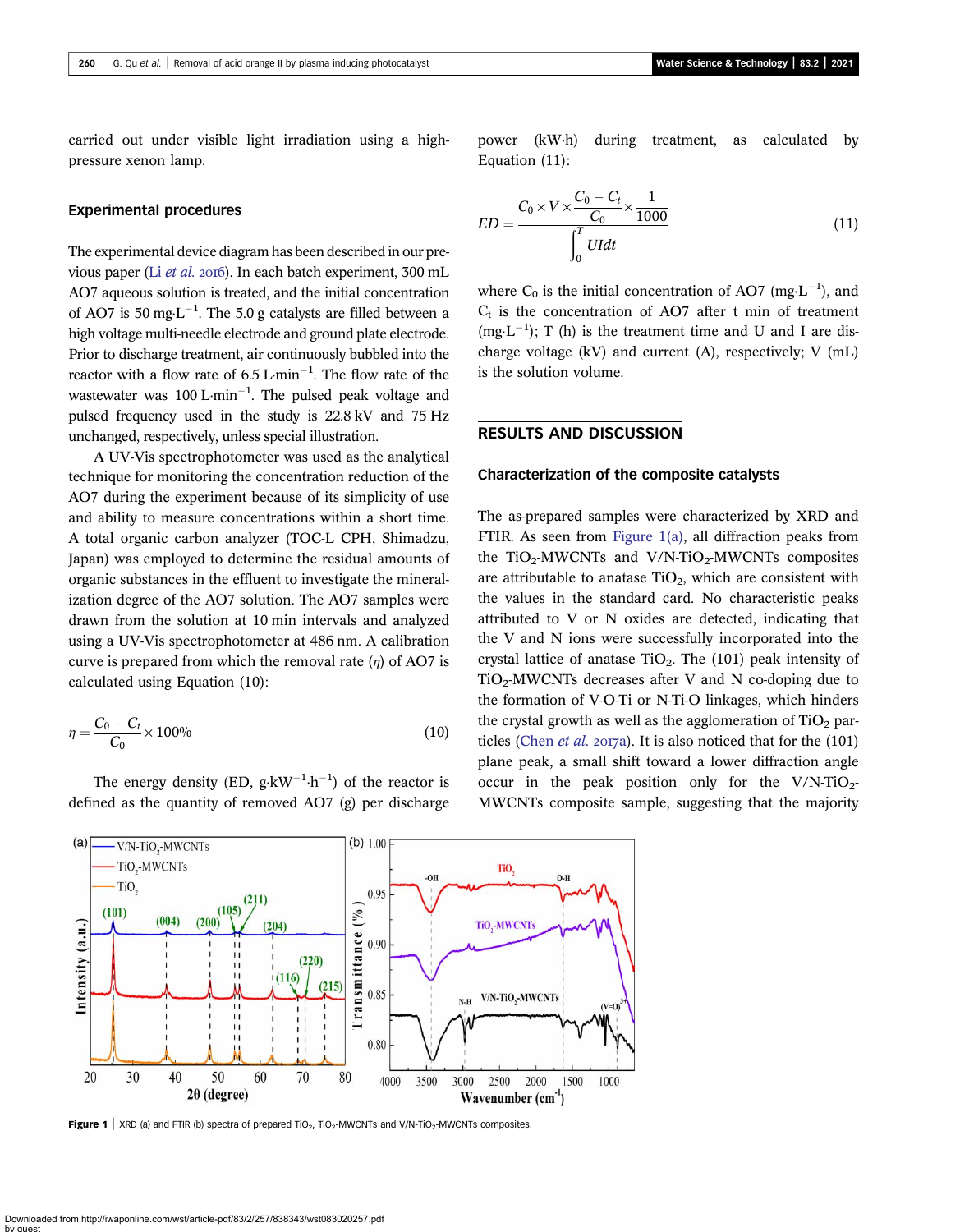<span id="page-4-0"></span>of V and N ions might be successfully incorporated into the crystal lattice of anatase TiO<sub>2</sub> as  $V^{4+}$  or  $N^{4+}$  groups, and substituted for Ti and O in the crystal lattice of  $TiO<sub>2</sub>$  $(Zhong et al. 2014).$  $(Zhong et al. 2014).$ 

[Figure 1\(b\)](#page-3-0) shows the compositional information and chemical bonds of TiO<sub>2</sub>, TiO<sub>2</sub>-MWCNTs and V/N-TiO<sub>2</sub>-MWCNTs composites analyzed by FTIR spectroscopy. The band at approximately 400–700  $\text{cm}^{-1}$  represents a characteristic absorption peak of the Ti-O-Ti stretching vibration. The spectrum of the  $V/N$ -TiO<sub>2</sub>-MWCNTs composite shows that near 860  $cm^{-1}$  represents a characteristic stretching vibration peak of the  $(V = O)^{3+}$  [\(Frederickson & Hausen](#page-12-0) 1963). The peak at 1,180 cm<sup>-1</sup> is related to the C-O stretching vibration band of MWCNTs, which may result from the strong interaction between  $TiO<sub>2</sub>$ -MWCNTs nanoparti-cles [\(Sangari](#page-13-0) et al.  $2015$ ). The band at approximately  $3.000 \text{ cm}^{-1}$  represents a characteristic absorption peak of the N-H stretching vibration, which may improve the activity of the catalyst due to the formation of intermolecular hydrogen bonds between the amide bonds. The presence of -OH groups and water on the surface of the particles is confirmed by the appearance of a broad band near  $3,400 \text{ cm}^{-1}$  for all samples. Another peak associated with O-H bending appeared at approximately  $1,640 \text{ cm}^{-1}$ [\(Kuvarega](#page-13-0) et al. 2012). Given that most characteristic peaks of MWCNTs,  $TiO<sub>2</sub>$ , V and N are observed, the existence of MWCNTs,  $TiO<sub>2</sub>$ , V and N in V/N-TiO<sub>2</sub>-MWCNTs composite can be further confirmed.

Figure 2 shows the SEM images of the TiO<sub>2</sub>, TiO<sub>2</sub>-MWCNTs and  $V/N$ -TiO<sub>2</sub>-MWCNTs composite. It can be seen from Figure 2(a) that the synthesized  $TiO<sub>2</sub>$  nanoparticles possess a near spherical shape and some of them reunite. From Figure  $2(b)$ , the TiO<sub>2</sub> nanoparticles appear to be homogenously deposited on the MWCNTs, but show



**Figure 2** | SEM images of prepared catalysts: TiO<sub>2</sub> (a), TiO<sub>2</sub>-MWCNTs composite (b), V/N-TiO<sub>2</sub>-MWCNTs composite (c).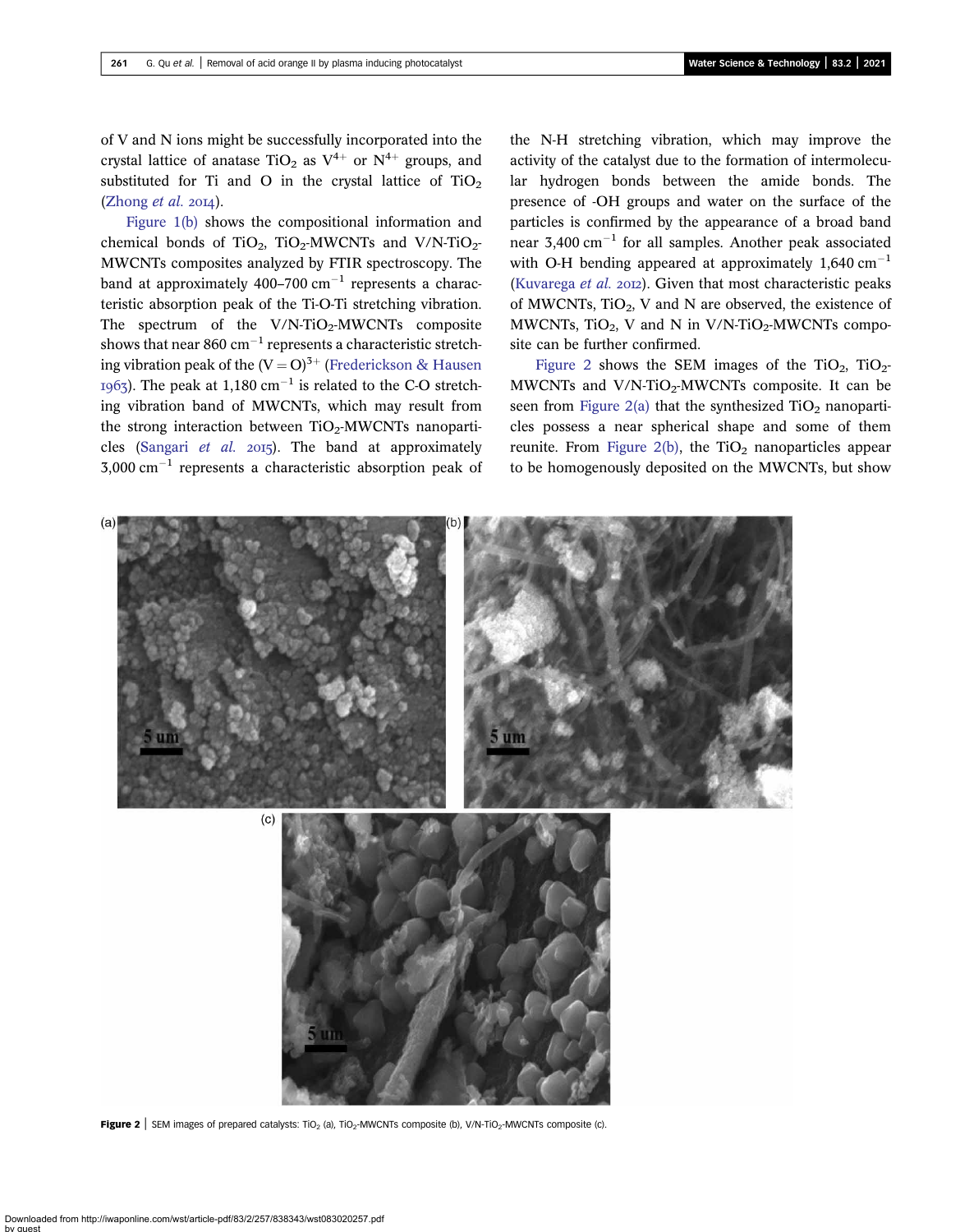some agglomeration along the MWCNTs (Yan [et al.](#page-13-0) 2006; [Abd Hamid](#page-12-0) *et al.* 2014). The aggregation of  $TiO<sub>2</sub>$ over  $MWCNT<sub>S</sub>$  indicates the supporting role of  $MWCNT<sub>S</sub>$ as inhibiting the growth of  $TiO<sub>2</sub>$ . As shown in [Figure 2\(c\)](#page-4-0), the V, N and  $TiO<sub>2</sub>$  nanoparticles are well attached to the MWCNTs. Compared with [Figure 2\(b\),](#page-4-0) many small particles are observed, which represent that V and N elements are doped on the surface of  $TiO<sub>2</sub>$ . It is clear that V, N and  $TiO<sub>2</sub>$  nanoparticles are closely integrated and gathered on the MWCNTs, which is due to the high viscosity of the solid, thus reducing the dispersion of the particles. It is consistent with the XRD analysis that the structure of  $TiO<sub>2</sub>$  does not change after the loading of MWCNTs, V and N.

To further study the surface chemical composition and chemical state, the  $V/N$ -TiO<sub>2</sub>-MWCNTs composite was characterized by XPS. As shown in Figure  $3(a)$ , the signals of C, Ti, O, V and N are detected in the survey XPS spectrum of the  $V/N$ -TiO<sub>2</sub>-MWCNTs composite. No peaks of other elements are found, which means that the  $V/N$ -TiO<sub>2</sub>-MWCNTs composite heterojunction photocatalyst is mainly composed of C, Ti, O, V and N elements. The XPS signals of Ti 2p are observed at binding energies at approximately 457.6 eV (Ti  $2p_{3/2}$ ) and 463.3 eV (Ti  $2p_{1/2}$ ), as shown in [Figure 3\(b\),](#page-6-0) which is the binding energy consistent with  $Ti^{4+}$  oxidation state [\(Wang](#page-13-0) *et al.* 2015). The O 1s high resolution spectra of  $V/N$ -TiO<sub>2</sub>-MWCNTs composite are fitted to two peaks in Figure  $3(c)$ . The peak at approximately 530 eV corresponds to the Ti-O bond (Cong  $et$  al. 2011), which means that the chemical state of oxygen is the main lattice oxygen in TiO<sub>2</sub>. The peaks at  $531.5$  eV are assigned to the O-H bond. [Figure 3\(d\)](#page-6-0) displays the high-resolution peak fitting spectra of N 1s. The four peaks at 398.3 eV, 398.7 eV, 399.1 eV and 400.2 eV correspond to  $sp^2$  hybridized nitrogen (C-N-C), N-Ti-N, tertiary nitrogen  $(N-(C)_3)$  and N-H, respectively (Li [et al.](#page-13-0) 2005; [Chen](#page-12-0) et al. 2014), which means that N elements are closely combined with MWCNTs and  $TiO<sub>2</sub>$  by forming new chemical bonds. Figure  $3(e)$  shows the C 1s spectrum of  $V/N$ -TiO<sub>2</sub>-MWCNTs composite with one C 1s peak at 283.7 eV, which is attributed to a C-C bond from MWCNTs (Li [et al.](#page-13-0) 2005). As shown in [Figure 3\(f\)](#page-6-0), the V 2p spectra of the V/N-TiO<sub>2</sub>-MWCNTs composite have peaks at 516.9 eV (V  $2p_{3/2}$ ) and 529.6 eV (V  $2p_{1/2}$ ). The absorption peak at 516.9 eV is mainly due to  $V^{5+}$  2p<sub>3/2</sub> and  $V^{4+}$  2p<sub>3/2</sub>. Since the doped amount of V is very small, the peak shape is weak, and the 529.6 eV may be the corresponding absorption peak of  $V^{4+}$  2p<sub>3/2</sub>. The fitting data demonstrate that  $V^{4+}$  is the dominant composition on the surface of doped  $V/N$ -TiO<sub>2</sub>-MWCNTs composite, which suggests that the ionic radius of  $V^{4+}$  is very close to that of  $Ti^{4+}$ , and  $V^{4+}$  can easily substituted for the  $Ti^{4+}$  into the  $TiO<sub>2</sub>$  crystal lattice [\(Patel](#page-13-0) [et al.](#page-13-0) 2014; Ren et al. 2015).

#### Removal performance of AO7

### Comparison of the removal performance

The photocatalytic activity of the blank without catalyst (namely, plasma alone),  $\gamma$ -Al<sub>2</sub>O<sub>3</sub>, TiO<sub>2</sub>/ $\gamma$ -Al<sub>2</sub>O<sub>3</sub>, TiO<sub>2</sub>-MWCNTs/ $\gamma$ -Al<sub>2</sub>O<sub>3</sub> and V/N-TiO<sub>2</sub>-MWCNTs/ $\gamma$ -Al<sub>2</sub>O<sub>3</sub> composites in the removal of AO7 were compared in the pulsed discharge plasma system, respectively, and the results are shown in [Figure 4.](#page-7-0) [Figure 4\(a\)](#page-7-0) shows that plasma coupled with the V/N-TiO<sub>2</sub>-MWCNTs/ $\gamma$ -Al<sub>2</sub>O<sub>3</sub> composite shows better photocatalytic activity in the removal of AO7 compared to plasma coupled with  $TiO<sub>2</sub>$ -MWCNTs/ $\gamma$ -Al<sub>2</sub>O<sub>3</sub> composite, TiO<sub>2</sub>/ $\gamma$ -Al<sub>2</sub>O<sub>3</sub> composite and  $\gamma$ -Al<sub>2</sub>O<sub>3</sub> as well as plasma alone. Under the pulsed discharge plasma, 81.3% AO7 is removed by the TiO<sub>2</sub>-MWCNTs/ $\gamma$ -Al<sub>2</sub>O<sub>3</sub> composite after 10 min. The removal rate of AO7 increases to 100% after 10 min by the V/N-TiO<sub>2</sub>-MWCNTs/ $\gamma$ -Al<sub>2</sub>O<sub>3</sub> composite. This may be due to the V and N co-doping causing  $TiO<sub>2</sub>$  lattice distortion and introducing a new impurity energy level in the band gap with V and N co-doping, which not only reduces the band gap of  $TiO<sub>2</sub>$  but also inhibits the recombination of the  $e^{-}/h^{+}$  pairs. Therefore, the synergistic effects of V and N enhance the photocatalytic activity of  $TiO<sub>2</sub>$ ([Zhang](#page-13-0)  $et$   $al.$  2014). To gain an insight into the rate of different reaction systems, the kinetic model was also implemented to describe the removal rate. The reaction kinetics of AO7 for different treatment systems are shown in [Figure 4\(b\)](#page-7-0) and the reaction rate constants are listed in [Table 1](#page-7-0). It is observed from [Figure 4\(b\)](#page-7-0) that under pulsed discharge plasma, the removal rate of TiO<sub>2</sub>/ $\gamma$ -Al<sub>2</sub>O<sub>3</sub>,  $\gamma$ -Al<sub>2</sub>O<sub>3</sub> and plasma alone to AO7 follow the pseudo firstorder, as verified by  $ln(C_t/C_0) = kt$ . The removal rate of plasma coupled with the TiO<sub>2</sub>-MWCNTs/ $\gamma$ -Al<sub>2</sub>O<sub>3</sub> and V/N-TiO<sub>2</sub>-MWCNTs/ $\gamma$ -Al<sub>2</sub>O<sub>3</sub> composites to AO7 follow the pseudo second order kinetics model  $(t/q_t = 1/(kq_e^2) +$ t/q<sub>e</sub>). The V/N-TiO<sub>2</sub>-MWCNTs/ $\gamma$ -Al<sub>2</sub>O<sub>3</sub> composite exhibits excellent photocatalytic activity, and the rate constant k  $(k = 1.0496 g·mg<sup>-1</sup>·min<sup>-1</sup>)$  of the reaction is 5.99 and 72.39 times that of TiO<sub>2</sub>-MWCNTs/ $\gamma$ -Al<sub>2</sub>O<sub>3</sub> (k = 0.1752)  $g \cdot mg^{-1} \cdot min^{-1}$  and  $TiO_2/\gamma$ -Al<sub>2</sub>O<sub>3</sub> (k = 0.0145 g $\cdot mg^{-1} \cdot min^{-1}$ ), respectively. It is further confirmed that MWCNTs and  $V/N$ -TiO<sub>2</sub> connected by a heterojunction can significantly improve the photocatalytic reaction rate.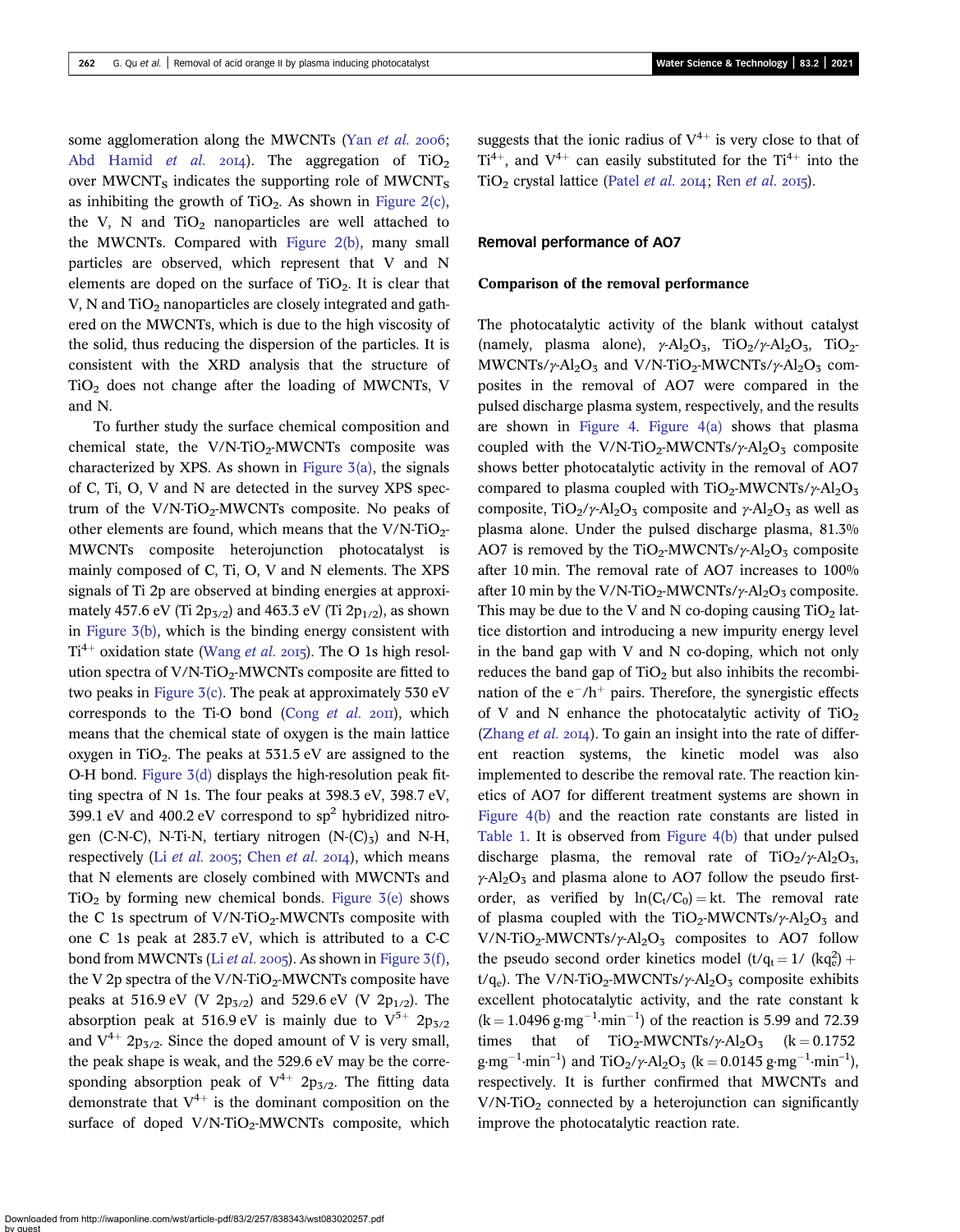<span id="page-6-0"></span>

Figure 3 | XPS fully scanned spectra of V/N-TiO<sub>2</sub>-MWCNTs composite (a), XPS spectra of Ti 2p (b), XPS spectra of O 1s (c), XPS spectra of N 1s (d), XPS spectra of C 1s (e) and XPS spectra of V 2p (f).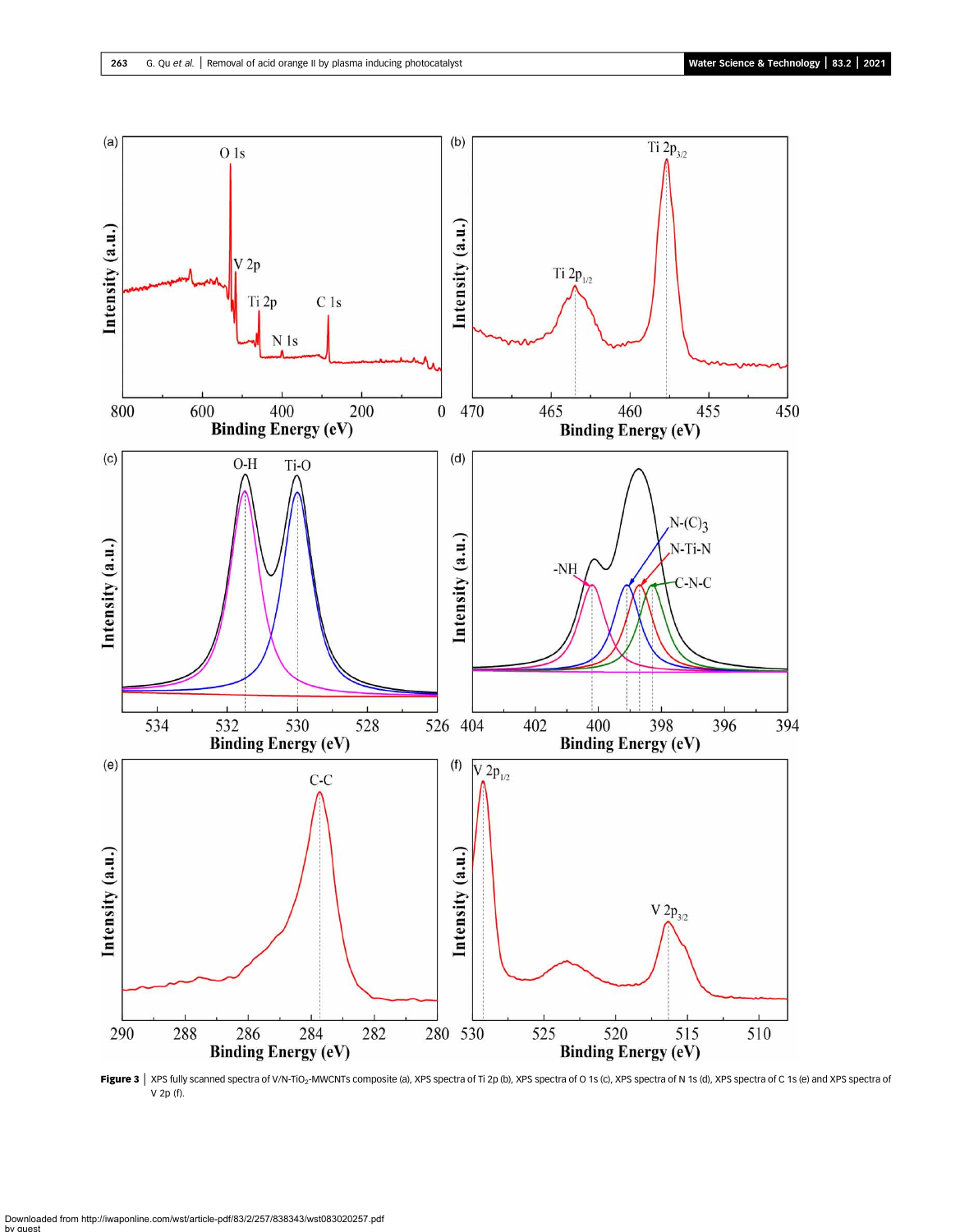<span id="page-7-0"></span>![](_page_7_Figure_2.jpeg)

Figure 4 | Removal efficiencies and reaction kinetics of AO7 in different treatment systems.

Table 1 | Kinetic parameters of AO7 removal in different reaction systems

| System                                                                                | <b>Response model</b>            | k            | $R^2$  |
|---------------------------------------------------------------------------------------|----------------------------------|--------------|--------|
| Plasma alone                                                                          | $ln(C_t/C_0) = kt$               | $k = 0.0049$ | 0.9830 |
| Plasma + $\nu$ -Al <sub>2</sub> O <sub>3</sub>                                        |                                  | $k = 0.0015$ | 0.9603 |
| Plasma + TiO <sub>2</sub> / $\gamma$ -Al <sub>2</sub> O <sub>3</sub>                  |                                  | $k = 0.0145$ | 0.9946 |
| $Plasma + TiO2-MWCNTs/$<br>$\gamma$ -Al <sub>2</sub> O <sub>3</sub>                   | $t/q_t = 1/(kq_e^2)$<br>$+t/q_e$ | $k = 0.1752$ | 0.9844 |
| Plasma + $V/N$ -TiO <sub>2</sub> -<br>$MWCNTs/\gamma$ -Al <sub>2</sub> O <sub>3</sub> |                                  | $k = 1.0496$ | 0.9990 |

Note: k is reaction rate constant;  $R^2$  is the rate equation fitting coefficient.

## The effects of the doped amount of V and N in composite on AO7 removal

The effects of the doped amount of V and N in the V/N-TiO<sub>2</sub>-MWCNTs/ $\gamma$ -Al<sub>2</sub>O<sub>3</sub> composite on AO7 removal in pulsed discharge plasma system are shown in Figure 5. As observed in Figure 5, the  $V_{0.10}/N_{0.05}$ -TiO<sub>2</sub>-MWCNTs/ $\gamma$ -Al<sub>2</sub>O<sub>3</sub> composite exhibits the highest removal rate of 100% for AO7 under pulsed discharge plasma within 10 min. When  $n(V) =$ 0.1 mol, the removal tate of AO7 increases at first and then decreases with the increase of the amount of N. As the amount of V increases, the removal rate of AO7 increased initially and then decreased when  $n(N) = 0.05$  mol. This may be due to overloaded co-doping of V and N in the V/ N-TiO<sub>2</sub>-MWCNTs/ $\gamma$ -Al<sub>2</sub>O<sub>3</sub> composite that may result in channel plugging, and thus reduced photocatalytic activity of TiO2. With the decrease of V and N co-doping, the recombination opportunity of  $e_{cb}^-/h_{vb}^+$  pairs is reduced, which improves the photocatalytic activity of the catalyst. With the further reduction of V and N content in the  $V/N$ -TiO<sub>2</sub>-MWCNTs/ $\gamma$ -Al<sub>2</sub>O<sub>3</sub> composite, the photocatalytic activity of

![](_page_7_Figure_9.jpeg)

Figure  $5$  | Effects of doped ratio of V and N in the composite on AO7 removal for pulsed discharge plasma system.

 $TiO<sub>2</sub>$  decreases because it does not cause  $TiO<sub>2</sub>$  lattice distortion. It is an indication that the introduction of appropriate amounts of V and N ions into the  $TiO<sub>2</sub>$  lattice might effectively restrain the recombination rate of photogenerated  $e_{cb}^-/h_{vb}^+$  pairs, resulting in enhancing the photocatalytic activity of TiO<sub>2</sub>. Thus, V<sub>0.10</sub>/N<sub>0.05</sub>-TiO<sub>2</sub>-MWCNTs/ $\gamma$ -Al<sub>2</sub>O<sub>3</sub> composite was used in this study.

### Effects of different electrical factors and solution conditions on AO7 removal

[Figure 6\(a\)](#page-8-0) illustrates the effects of pulsed peak voltage on AO7 removal in a pulsed discharge plasma induced V/N-TiO<sub>2</sub>-MWCNTs/ $\gamma$ -Al<sub>2</sub>O<sub>3</sub> composite system. As shown in Figure  $6(a)$ , the removal rate of AO7 is enhanced with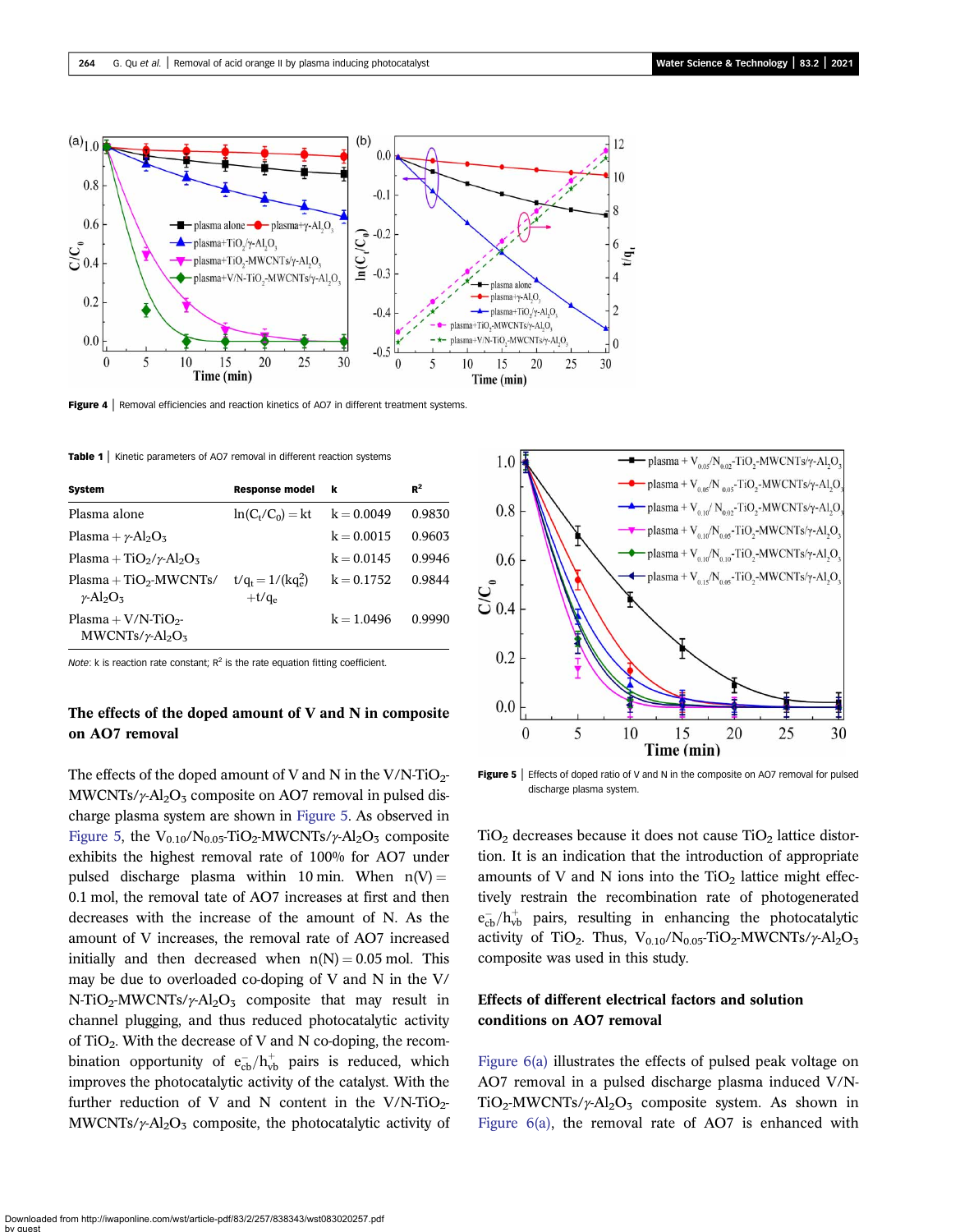<span id="page-8-0"></span>![](_page_8_Figure_2.jpeg)

Figure 6 | Effects of pulsed peak voltage (a), pulsed frequency (b), initial concentration (c) and quantity of catalyst (d) on AO7 removal.

increasing pulsed peak voltage. At 20.4 kV, 85.0% of AO7 is removed after 10 min. The removal rate of AO7 increases to 100.0% after 10 min at 23.6 kV. With pulsed peak voltage increases, the electric field intensity is enhanced, and more active species are produced, such as  $O_3$ ,  $\cdot O$ , and •OH. In addition, with the voltage raised, the intensity of UV light and shockwave are also enhanced ([Zhang](#page-13-0) et al.  $20I0$ ; Chen [et al.](#page-12-0)  $20I7b$ ). This stronger irradiation can promote the formation of photogenerated  $e_{cb}^-$  and  $h_{vb}^+$  in the V/N-TiO<sub>2</sub>-MWCNTs/ $\gamma$ -Al<sub>2</sub>O<sub>3</sub> composite. The photogenerated  $e_{cb}^-$  and  $h_{vb}^+$  effectively promote the removal of AO7. Furthermore, the  $e_{cb}^-$  and  $h_{vb}^+$  facilitate the generation of reactive species, such as  $\cdot$ OH and  $\cdot$ O<sub>2</sub>, on the catalyst when the V/N-TiO<sub>2</sub>-MWCNTs/ $\gamma$ -Al<sub>2</sub>O<sub>3</sub> composite' surface is irradiated ([Tang](#page-13-0) *et al.* 2013). Figure  $6(b)$  presents the effects of pulsed frequency on AO7 removal in the pulsed discharge plasma induced V/N-TiO<sub>2</sub>-MWCNTs/ $\gamma$ -Al<sub>2</sub>O<sub>3</sub> composite system. After 10 min of discharge treatment, the removal rate of AO7 is 54.0%, 95.0%, 100.0% and 100.0% with pulsed frequencies of 25 Hz, 50, 75 and 100 Hz under a pulsed peak voltage of 22.8 kV, respectively. It is obvious that the removal rate of AO7 is promoted with pulsed frequency increases. This can be explained by more energy being injected into the reactor per unit time at higher pulse repetitive frequency, resulting in a higher energy density per unit volume of the reactor (see Figure 6(b)). More micro-discharges are produced during each unit of time and the amount of high energetic electrons increases. These high energy electrons and generated species not only lead to more collision probabilities with AO7 in solution but also induce the V/N-TiO<sub>2</sub>-MWCNTs/ $\gamma$ -Al<sub>2</sub>O<sub>3</sub> composite to remove AO7 in solution [\(Snyder & Anderson](#page-13-0)  $200I$ ). Thus, the removal rate of AO7 is improved. Figure  $6(c)$ displays the effects of the initial concentration on AO7 removal in the pulsed discharge plasma induced V/N-TiO<sub>2</sub>-MWCNTs/ $\gamma$ -Al<sub>2</sub>O<sub>3</sub> composite system. It can be seen from Figure 6(c) that the removal rate of AO7 decreases as the initial concentration of AO7 increases. At the initial concentration of 50.0 mg $\cdot$ L<sup>-1</sup>, 100.0% of AO7 is removed within 10 min. When the initial concentration of AO7 reaches 150.0 mg $\cdot$ L<sup>-1</sup>, the removal rate decreases to 45.0%. With the increasing AO7 concentration, more organic substances (AO7 and intermediates) are adsorbed on the surface of the V/N-TiO<sub>2</sub>-MWCNTs/ $\gamma$ -Al<sub>2</sub>O<sub>3</sub> catalysts, and the generation of active species, such as  $\cdot$ OH,  $\cdot$ O, H<sub>2</sub>O<sub>2</sub> and O<sub>3</sub> is restrained. Additionally, adsorbed AO7 dye molecules at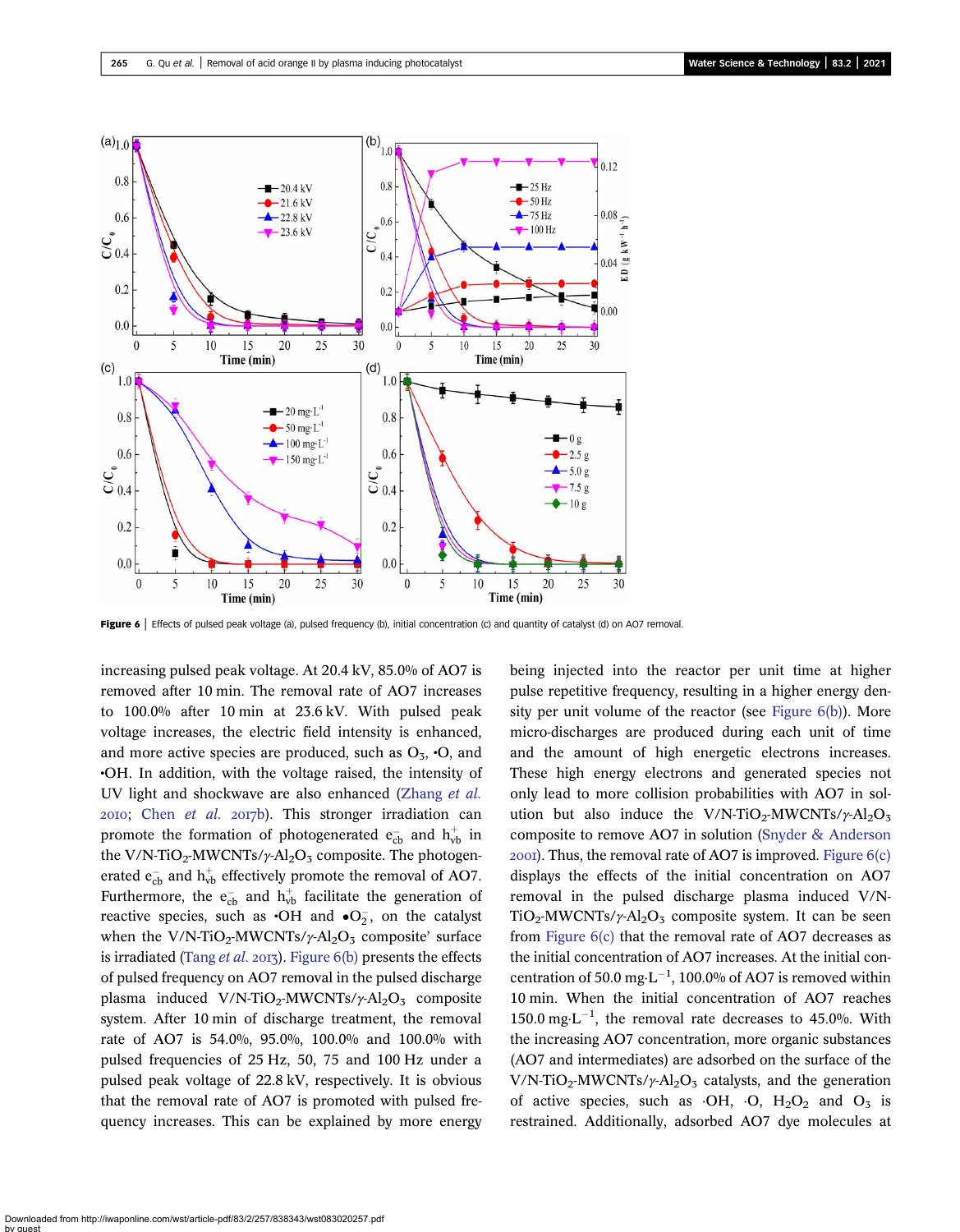high dye concentrations might block the active areas on the surface of the V/N-TiO<sub>2</sub>-MWCNTs/ $\gamma$ -Al<sub>2</sub>O<sub>3</sub> composite, causing minimal development of •OH radicals, which in turn results in the lower removal rate of AO7. [Figure 6\(d\)](#page-8-0) depicts the effects of the quality of V/N-TiO<sub>2</sub>-MWCNTs/ $\gamma$ - $Al<sub>2</sub>O<sub>3</sub>$  composite on the removal rate of AO7 in the pulsed discharge plasma system. The removal rate of AO7 distinctly increases when the amount of V/N-TiO<sub>2</sub>-MWCNTs/ $\gamma$ -Al<sub>2</sub>O<sub>3</sub> composite increases from 0 to 5.0 g. When the catalyst amount is 5.0 g, the removal rate of AO7 can reach 100.0% after 10 min of treatment in a pulsed discharge plasma system. A catalyst increase from 5.0 to 10.0 g in the amount exhibits a slow increase. These suggest that at lower levels of catalyst content, increasing the amount of catalyst provides more total surface area and active sites for both adsorption and photocatalysis, resulting in the enhancement of the removal rate. However, a further increase in the catalyst amount may cause light scattering and a screening effect affecting the specific activity of the catalyst (An  $et$  al.  $20I4$ ). Additionally, it is important to keep the cost of the treatment low if it is to be industrially utilized; therefore, the optimum catalyst amount appears to be 5.0 g in this study.

#### Recycling experiments

The repetitive use of the composite is very important for its practical application. Hence, the stability of the V/N-TiO<sub>2</sub>-MWCNTs/ $\gamma$ -Al<sub>2</sub>O<sub>3</sub> composite was evaluated by reusing the catalyst 6 times for the removal of AO7. After each use, the catalyst was washed with ethanol, then acetone, and then dried in an oven at  $60^{\circ}$ C for 1 h. As shown in Figure 7, the catalyst displays sufficient stability and reaches a maximum removal rate of 85.0% after 6 cycles under pulsed discharge plasma. We must admit that the catalyst had a loss after six experiments but the remaining 85% proved its potential catalytic performance and its value for practical application.

## Mechanism of enhanced composite photocatalysis induced by pulsed discharge plasma

[Figure 8](#page-10-0) shows the UV-Vis DRS spectroscopy of  $TiO<sub>2</sub>$ ,  $TiO<sub>2</sub>$ MWCNTs and  $V_{0.10}/N_{0.05}$ -TiO<sub>2</sub>-MWCNTs composites. As shown in [Figure 8\(a\)](#page-10-0), the spectra are characterized by an intense fundamental absorption due to anatase  $TiO<sub>2</sub>$  in the region of between 350 and 400 nm. Meanwhile, the absorption edge of the TiO<sub>2</sub>-MWCNTs and  $V_{0.10}/N_{0.05}$ -TiO<sub>2</sub>-MWCNTs composites exhibits a dramatic red shift when

![](_page_9_Figure_7.jpeg)

**Figure 7** Recyclability studies of the V/N-TiO<sub>2</sub>-MWCNTs composite for AO7 removal in pulsed discharge plasma system.

compared with that of the pure  $TiO<sub>2</sub>$ , which, due to the presence of MWCNTs, V and N doping, results in decreasing the energy gap for electron transition. Although  $TiO<sub>2</sub>-W/CNTs$ composite has better absorbency and absorption edge range than  $V_{0.10}/N_{0.05}$ -TiO<sub>2</sub>-MWCNTs composite, there are many factors that affect the photocatalytic activity of the catalyst. Therefore, it is not correct to think that the better the visible light absorption, the higher the catalytic activity. The doping of V and N can produce an effective interfacial electron transfer, which is helpful to the separation of  $e_{cb}^-/h_{vb}^+$  pairs on  $V/N$ -TiO<sub>2</sub>-MWCNTs and the catalytic active point of the composite.

As shown in [Figure 8\(b\),](#page-10-0) the band gap energies of the direct transition semiconductors were estimated by plots of  $(\alpha h v)^{1/2}$  vs photon energy on the basis of the following for-mula ([Ilkhechi](#page-12-0) et al. 2016):

$$
(\alpha h\nu)^{1/2} = A \quad (h \quad \nu - E_g) \tag{12}
$$

where  $\alpha$ , h,  $\nu$ , A and E<sub>g</sub> represent the absorption coefficient, Planck's constant, optical frequency, constant and band gap, respectively. It can be estimated from [Figure 8\(b\)](#page-10-0) that the band gap energies of  $TiO<sub>2</sub>$  and  $TiO<sub>2</sub>-MWCNTs$  are 2.76 eV and 2.50 eV, respectively. The band gap of  $V_{0.10}/N_{0.05}$  $TiO<sub>2</sub>$ -MWCNTs composite is significantly reduced to approximately 1.70 eV. This is because V and N introduce impurity energy levels at the conduction band (CB) bottom and the valence band (VB) edge, and the increase of impurity energy series leads to a further decrease of the band gap. In addition, the increase of impurity energy level also greatly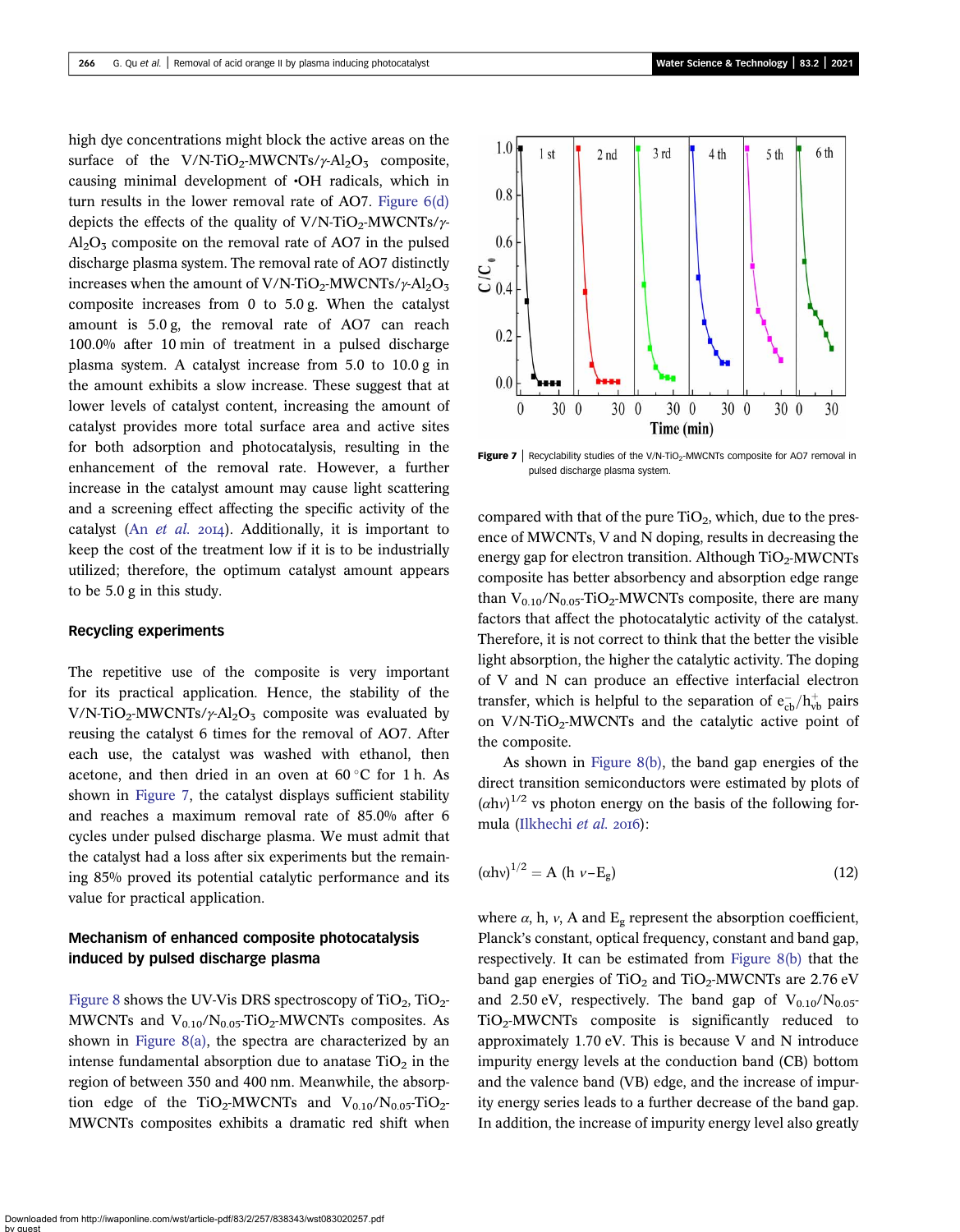<span id="page-10-0"></span>![](_page_10_Figure_2.jpeg)

**Figure 8** | UV-Vis spectra (a) and plots of ( $\alpha$ hv)<sup>1/2</sup> vs photon energy (b) of the prepared TiO<sub>2</sub>, TiO<sub>2</sub>-MWCNTs and V<sub>0.10</sub>/N<sub>0.05</sub>-TiO<sub>2</sub>-MWCNTs composites.

reduces the VB electron's transition energy; that is, the VB electron can transfer to the CB with less energy absorption, and also promote the effective separation of photogenerated  $e^-$  and  $h^+$ , thereby enhancing the photocatalytic properties of  $TiO<sub>2</sub>$ . This confirms that adding a small amount of N and V ion dopants could alter the absorption feature significantly.

Figure 9 shows the photocurrent response curves of the photoelectrodes consisting of  $TiO<sub>2</sub>$ ,  $TiO<sub>2</sub>$ -MWCNTs and  $V_{0.10}/N_{0.05}$ -TiO<sub>2</sub>-MWCNTs composites. It is found that the stable photocurrent values of  $TiO<sub>2</sub>-MWCNTs$  and  $V<sub>0.10</sub>/$  $N_{0.05}$ -TiO<sub>2</sub>-MWCNTs composites are nearly 2 and 4 times higher than that of pure  $TiO<sub>2</sub>$ . It can be ascribed to V and N co-doping improving the separation rate of photogenerated  $e^-$  and  $h^+$ , and results in the enhancement of the photocurrent. The N anion and V cation co-doping  $TiO<sub>2</sub>$ - MWCNTs can effectively reduce the complex center because co-doping avoids the defect band caused by single doping. The V and N co-doping catalyst has a better optical response capability, which is more advantageous to the generation and separation of photonic  $e^-$  and  $h^+$ .

Figure 10 displays the UV-Vis absorption spectra changes of AO7 solution degraded by  $V_{0.10}/N_{0.05}$ -TiO<sub>2</sub>-MWCNTs composite induced by pulsed discharge plasma at different treatment times. It is found that AO7 has four absorption peaks at 235, 256, 310, and 486 nm and a shoulder peak at 425 nm. The peak at 486 nm suggests the presence of the hydrazone form (main adsorption peak), whereas the shoulder peak at 425 nm indicates the presence of the azo form. Under the given conditions, a rapid decoloration of the AO7 solution is fulfilled within 10 min. Moreover, with the disappearance of the characteristic peak at 486 nm, the intensities of the peaks at 235, 256

![](_page_10_Figure_8.jpeg)

**Figure 9** The photocurrent response curves of the photoelectrodes consisting of TiO<sub>2</sub>.  $TiO<sub>2</sub>$ -MWCNTs and  $V<sub>0.10</sub>/N<sub>0.05</sub>$ -TiO<sub>2</sub>-MWCNTs composites.

![](_page_10_Figure_10.jpeg)

**Figure 10** | The UV-Vis absorption spectra changes of AO7 solution at discharge plasma treatment times with  $V_{0.10}/N_{0.05}$ -TiO<sub>2</sub>-MWCNTs composites.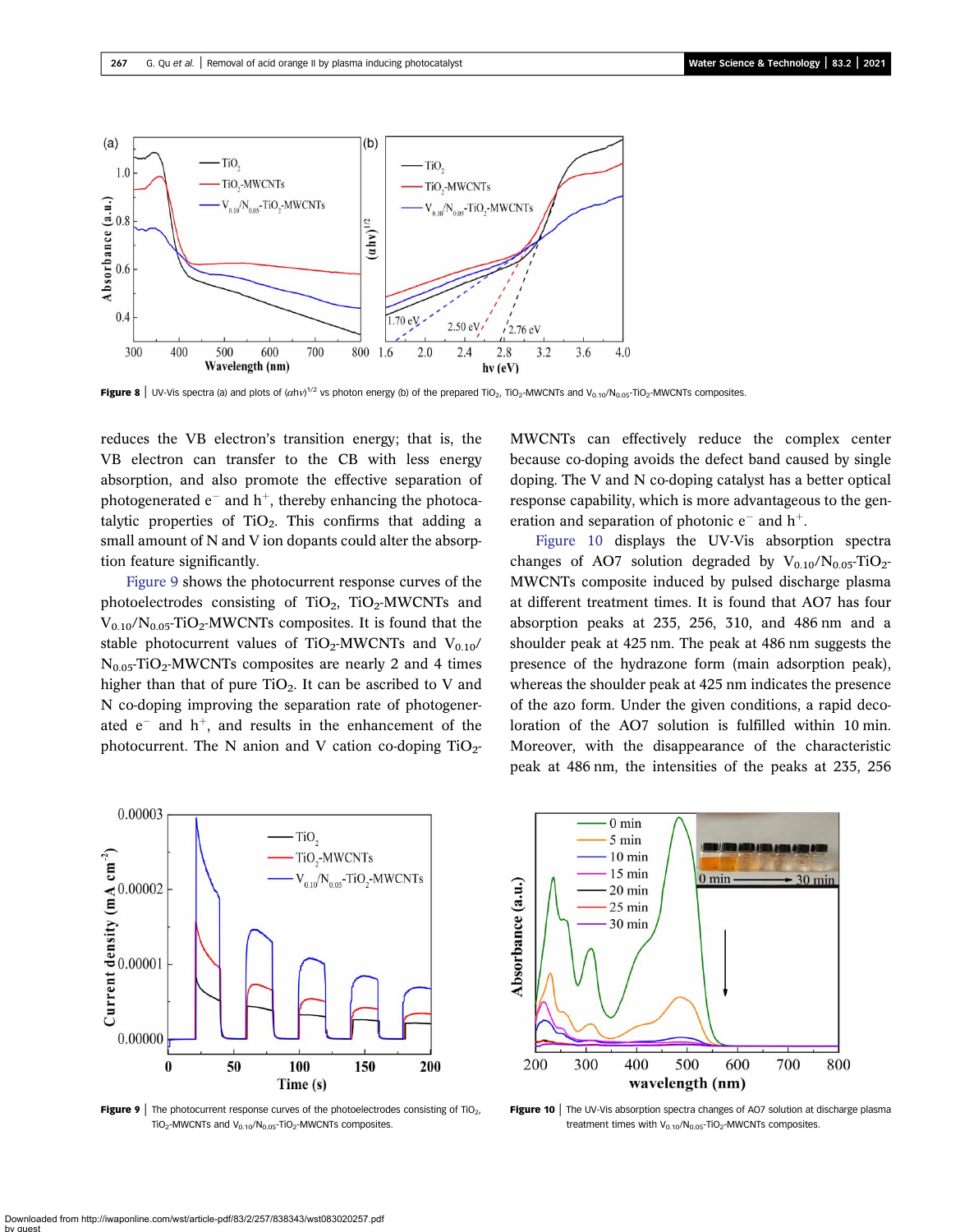and 310 nm are also decreased without the formation of new absorption peaks, which indicates that some structures are broken by the action of pulsed discharge plasma induced  $V/N$ -TiO<sub>2</sub>-MWCNTs composite. In addition, it can also be inferred from [Figure 10](#page-10-0) that radicals generated during the reaction process reacted with the azo group  $(-N = N-)$ responsible for the characteristic color of the dye, whereas the radical reaction with the other four groups is weak. It may be due to the  $-N=N$ - in the AO7 molecule being unstable and prone to be attacked by the activated species. Thus, the generated radicals easily react with the  $-N = N$ and make the group rupture during the oxidation reaction. Furthermore, no new peaks came into being both in the

![](_page_11_Figure_3.jpeg)

Figure 11 | The changes of TOC after different discharge plasma treatment times with V<sub>0.10</sub>/N<sub>0.05</sub>-TiO<sub>2</sub>-MWCNTs composite

ultraviolet area and in the visible light area, which indicate the naphthyl and benzene ring, containing fragments generated during the decoloration process, were further degraded (Guo *[et al.](#page-12-0)* 2016). As a good indicator of the mineralization of organic pollutants, the variation of TOC was monitored. As shown in Figure 11, the TOC removal is 50.2% for the pulsed discharge plasma induced  $V_{0.10}/N_{0.05}$ -TiO<sub>2</sub>-MWCNTs composite system, which is 2.3 and 1.2 times higher than that in the pulsed discharge plasma system alone and pulsed discharge plasma induced  $TiO<sub>2</sub>$ -MWCNTs composite system, respectively. The results confirm that the synergetic effects of pulsed discharge plasma and  $V/N-TiO<sub>2</sub>-MWCNTs$  composite have good removal rates and certain mineralization of AO7 (Figure 12). The relatively low removal of TOC indicates that there is still a portion of the intermediate organics in the solution. The reason may be that AO7 molecules in solution are not directly mineralized into  $CO<sub>2</sub>$  and  $H<sub>2</sub>O$  during the removal process. It is degraded into some intermediate products through degradation of chromophoric groups and benzenelike ring structure, and then degraded into  $CO<sub>2</sub>$  and  $H<sub>2</sub>O$ .

### **CONCLUSIONS**

The synergistic effects of the pulsed discharge plasma and V/N-TiO<sub>2</sub>-MWCNTs/ $\gamma$ -Al<sub>2</sub>O<sub>3</sub> composite photocatalyst significantly enhance the removal rate of the azo dye AO7 from aqueous solution. Under pulsed discharge plasma, almost 100% of AO7 is removed by the  $V/N$ -TiO<sub>2</sub>-

![](_page_11_Figure_8.jpeg)

Figure 12 | The proposed mechanism of synergetic effect of pulsed discharge plasma and V/N-TiO<sub>2</sub>-MWCNTs composite for AO7 removal from aqueous solution.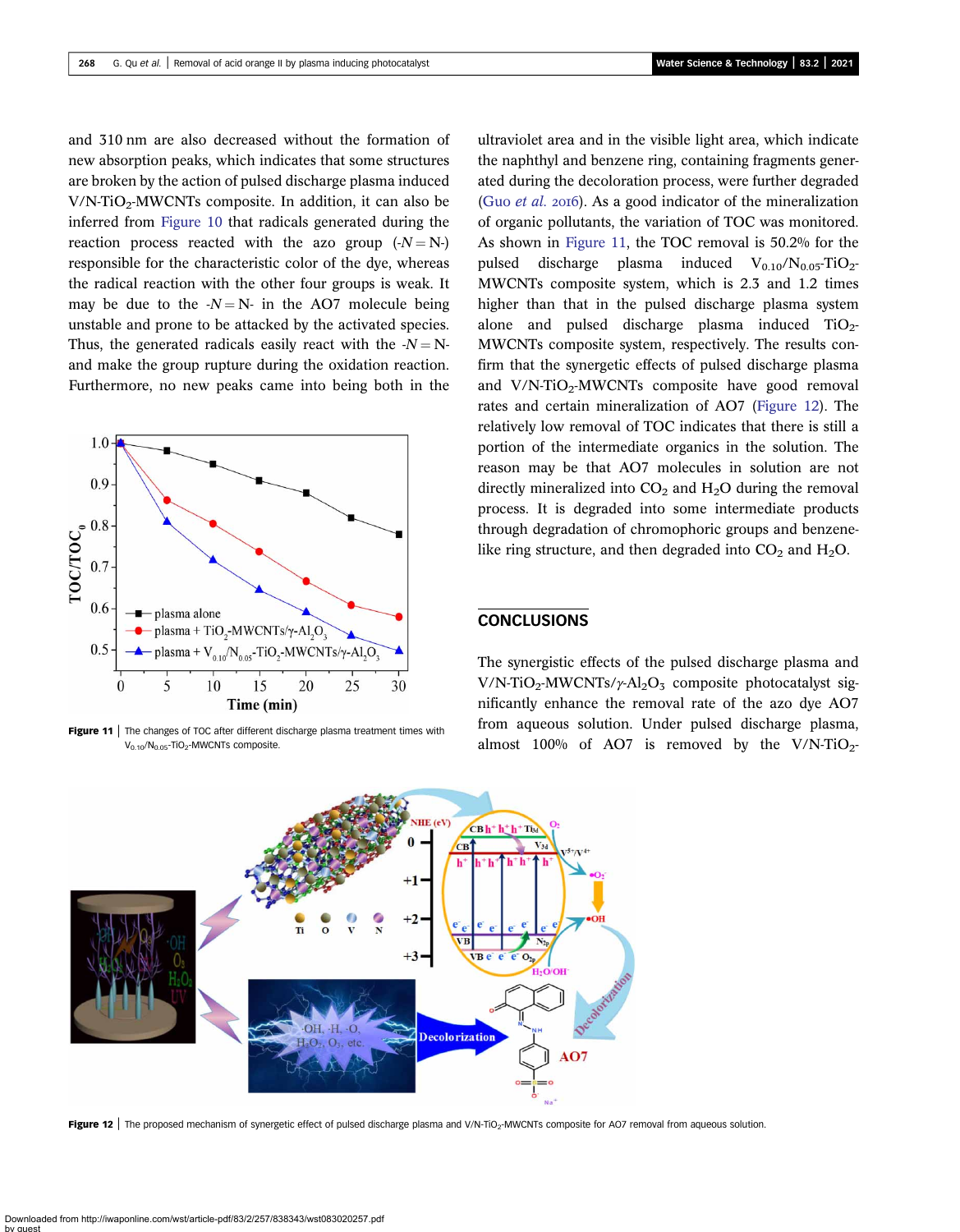<span id="page-12-0"></span>MWCNTs/ $\gamma$ -Al<sub>2</sub>O<sub>3</sub> composite after 10 min under optimal conditions. Removal of AO7 can be significantly enhanced by the pulsed discharge plasma induced  $V/N-TiO<sub>2</sub>$ -MWCNTs/ $\gamma$ -Al<sub>2</sub>O<sub>3</sub> composite because V and N co-doping causes  $TiO<sub>2</sub>$  lattice distortion and introduces a new impurity energy level, which not only reduces the band gap of  $TiO<sub>2</sub>$ but also inhibits the recombination of the  $e_{cb}^-/h_{vb}^+$  pairs. The doping ratio V and N is important to enhance the activity of  $TiO<sub>2</sub>$  because overloaded doping of V and N may result in channel plugging. The removal rate of AO7 is also affected by the pulsed discharge peak voltage, pulsed discharge frequency, initial concentration of the solution and dosage of the composite catalyst. For application purposes,  $V/N$ -TiO<sub>2</sub>-MWCNTs/ $\gamma$ -Al<sub>2</sub>O<sub>3</sub> composite catalysts demonstrate an adequate recycling performance, proving it to be a viable option for degrading organic pollutants from aqueous solution in a pulsed discharge plasma system. Pulsed discharge plasma induced V/N-TiO<sub>2</sub>-MWCNTs/ $\gamma$ - $Al_2O_3$  composite photocatalyst can effectively break down AO7, but cannot completely break AO7 down into  $CO<sub>2</sub>$ and  $H_2O$ .

### ACKNOWLEDGEMENTS

The authors gratefully acknowledge the financial support provided by the National Natural Science Foundation of China (grant No. 21107085), the Overseas Student's Science and Technology Activities Project Merit Funding of Shaanxi and the Fundamental Research Funds for the Central Universities (grant No. 2452017106).

### DATA AVAILABILITY STATEMENT

All relevant data are included in the paper or its Supplementary Information.

### REFERENCES

- Abd Hamid, S. B., Tan, T. L., Lai, C. W. & Samsudin, E. M. Multiwalled carbon nanotube/TiO<sub>2</sub> [nanocomposite as a](http://dx.doi.org/10.1016/S1872-2067(14)60210-2) [highly active photocatalyst for photodegradation of Reactive](http://dx.doi.org/10.1016/S1872-2067(14)60210-2) [Black 5 dye.](http://dx.doi.org/10.1016/S1872-2067(14)60210-2) Chin. J. Catal. 35, 2014–2019.
- An, Y., Hou, J., Liu, Z. Y. & Peng, B. H. 2014 [Enhanced solid-phase](http://dx.doi.org/10.1016/j.matchemphys.2014.08.001) photocatalytic degradation of polyethylene by  $TiO<sub>2</sub>$ -[MWCNTs nanocomposites.](http://dx.doi.org/10.1016/j.matchemphys.2014.08.001) Mater. Chem. Phys. 148, 387–394.
- Asahi, R., Morikawa, T., Ohwaki, T., Aoki, K. & Taga, Y. [Visible-light photocatalysis in nitrogen-doped titanium](http://dx.doi.org/10.1126/science.1061051) [oxides.](http://dx.doi.org/10.1126/science.1061051) Science 293, 269–271.
- Chang, C. W. & Hu, C. 2020 [Graphene oxide-derived carbon](http://dx.doi.org/10.1016/j.cej.2019.123116)doped  $SrTiO<sub>3</sub>$  [for highly efficient photocatalytic degradation](http://dx.doi.org/10.1016/j.cej.2019.123116) [of organic pollutants under visible light irradiation](http://dx.doi.org/10.1016/j.cej.2019.123116). Chem. Eng. J. 383, 116–123.
- Chen, Y. F., Huang, W. X., He, D. L., Yue, S. T. & Huang, H. Construction of heterostructured g- $C_3N_4/Ag/TiO_2$ [microspheres with enhanced photocatalysis performance](http://dx.doi.org/10.1021/am503674e) [under visible-light irradiation.](http://dx.doi.org/10.1021/am503674e) ACS Appl. Mater. Interfaces 6, 14405–14414.
- Chen, Y., Wu, Q., Zhou, C. & Jin, Q. T. 2017a [Enhanced](http://dx.doi.org/10.1016/j.powtec.2017.09.026) photocatalytic activity of La and N co-doped  $TiO<sub>2</sub>/diatomic$ [composite.](http://dx.doi.org/10.1016/j.powtec.2017.09.026) Powder Technol. 322, 296–300.
- Chen, J. Y., Du, Y. L., Shen, Z. J., Lu, S. S., Su, K. Z., Yuan, S. J., Hu, Z. H., Zhang, A. Y. & Feng, J. W. 2017b [Non-thermal](http://dx.doi.org/10.1016/j.seppur.2017.02.007) plasma and BiPO<sub>4</sub> [induced degradation of aqueous Crystal](http://dx.doi.org/10.1016/j.seppur.2017.02.007) [violet.](http://dx.doi.org/10.1016/j.seppur.2017.02.007) Sep. Purif. Technol. 179, 135–144.
- Cong, Y., Li, X. K., Qin, Y., Dong, Z. J., Yuan, G. M., Cui, Z. W. & Lai, X. J. 2011 Carbon-doped TiO<sub>2</sub> [coating on multiwalled](http://dx.doi.org/10.1016/j.apcatb.2011.07.005) [carbon nanotubes with higher visible light photocatalytic](http://dx.doi.org/10.1016/j.apcatb.2011.07.005) [activity.](http://dx.doi.org/10.1016/j.apcatb.2011.07.005) Appl. Catal. B-Environ. 107, 128–134.
- Frederickson, L. D. & Hausen, D. M. 1963 [Infrared spectra](http://dx.doi.org/10.1021/ac60202a024)[structure correlation study of vanadium-oxygen compounds](http://dx.doi.org/10.1021/ac60202a024). Anal. Chem. 35, 1167–1167.
- Fujishima, A., Rao, T. N. & Tryk, D. A. 2000 [Titanium dioxide](http://dx.doi.org/10.1016/S1389-5567(00)00002-2) [photocatalysis.](http://dx.doi.org/10.1016/S1389-5567(00)00002-2) J. Photochem. Photobiol. C Photochem. Rev. 1, 1–21.
- Garcia-Segura, S., O'Neal Tugaoen, H., Hristovski, K. & Westerhoff, P. 2018 [Photon flux influence on photoelectrochemical water](http://dx.doi.org/10.1016/j.elecom.2017.12.026) [treatment](http://dx.doi.org/10.1016/j.elecom.2017.12.026). Ele.Commu. J. 87, 63–65.
- Giannakasa, A. E., Antonopouloua, M., Daikopoulos, C., Deligiannakis, Y. & Konstantinou, I. 2016 [Characterization and](http://dx.doi.org/10.1016/j.apcatb.2015.11.009) [catalytic performance of B-doped, B-N co-dopedand B-N-F tri](http://dx.doi.org/10.1016/j.apcatb.2015.11.009)doped  $TiO<sub>2</sub>$  towards simultaneous  $Cr(VI)$  reduction and [benzoic acid oxidation](http://dx.doi.org/10.1016/j.apcatb.2015.11.009). Appl. Catal. B-Environ. 184, 44–54.
- Guo, H., Wang, H. J., Wu, Q. S., Zhou, G. S. & Yi, C. W. [Kinetic analysis of acid orange 7 degradation by pulsed](http://dx.doi.org/10.1016/j.chemosphere.2016.05.092) [discharge plasma combined with activated carbon and the](http://dx.doi.org/10.1016/j.chemosphere.2016.05.092) [synergistic mechanism exploration.](http://dx.doi.org/10.1016/j.chemosphere.2016.05.092) Chemosphere 159, 221–227.
- Hashimoto, K., Irie, H. & Fujishima, A. 2005 TiO<sub>2</sub> [photocatalysis:](http://dx.doi.org/10.1143/JJAP.44.8269) [a historical overview and future prospects.](http://dx.doi.org/10.1143/JJAP.44.8269) Jpn. J. Appl. Phys. 44, 8269–8285.
- He, D., Sun, Y. B., Xin, L. & Feng, J. W. 2014 [Aqueous tetracycline](http://dx.doi.org/10.1016/j.cej.2014.07.089) [degradation by non-thermal plasma combined with nano-](http://dx.doi.org/10.1016/j.cej.2014.07.089)[TiO2](http://dx.doi.org/10.1016/j.cej.2014.07.089). Chem. Eng. J. 258, 18–25.
- Herrmann, J. M. 1999 [Heterogeneous photocatalysis:](http://dx.doi.org/10.1016/S0920-5861(99)00107-8) [fundamentals and applications to the removal of various](http://dx.doi.org/10.1016/S0920-5861(99)00107-8) [types of aqueous pollutants.](http://dx.doi.org/10.1016/S0920-5861(99)00107-8) Catal. Today 53, 115–129.
- Ilkhechi, N. N., Azar, Z., Khajeh, M. & Mozamme, M. [Enhanced structural, optical and super-hydrophilic](http://dx.doi.org/10.1007/s10854-016-5147-4) properties of  $TiO<sub>2</sub>$  [thin film co-doped by V and Sn](http://dx.doi.org/10.1007/s10854-016-5147-4). J. Mater. Sci. Mater. El 27, 10541–10549.
- Inturi, S. N. R., Boningari, T., Suidan, M. & Smirniotis, P. G. [Visible-light-induced photodegradation of gas phase](http://dx.doi.org/10.1016/j.apcatb.2013.07.032)